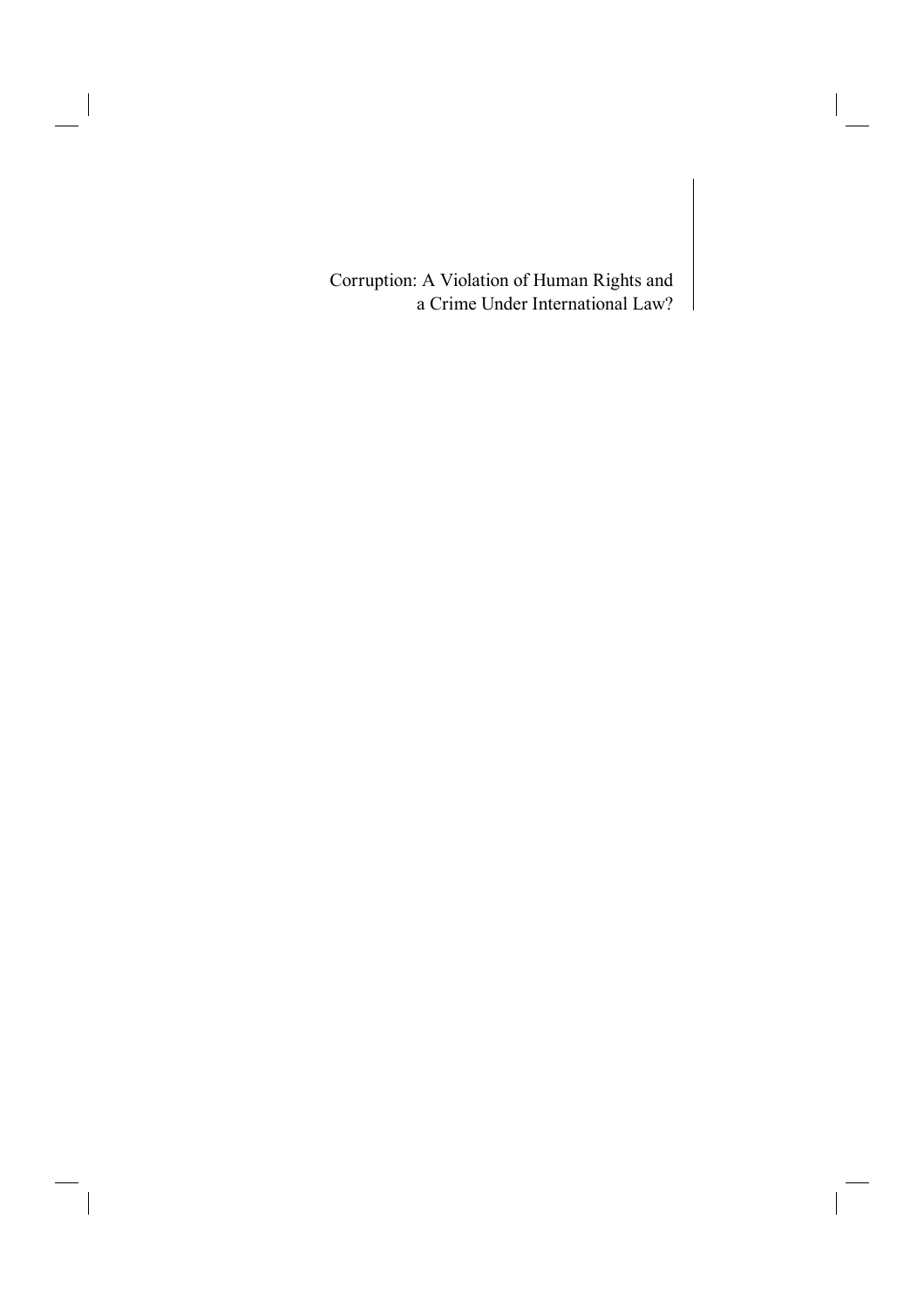SCHOOL OF HUMAN RIGHTS RESEARCH SERIES, Volume 56

The titles published in this series are listed at the end of this volume.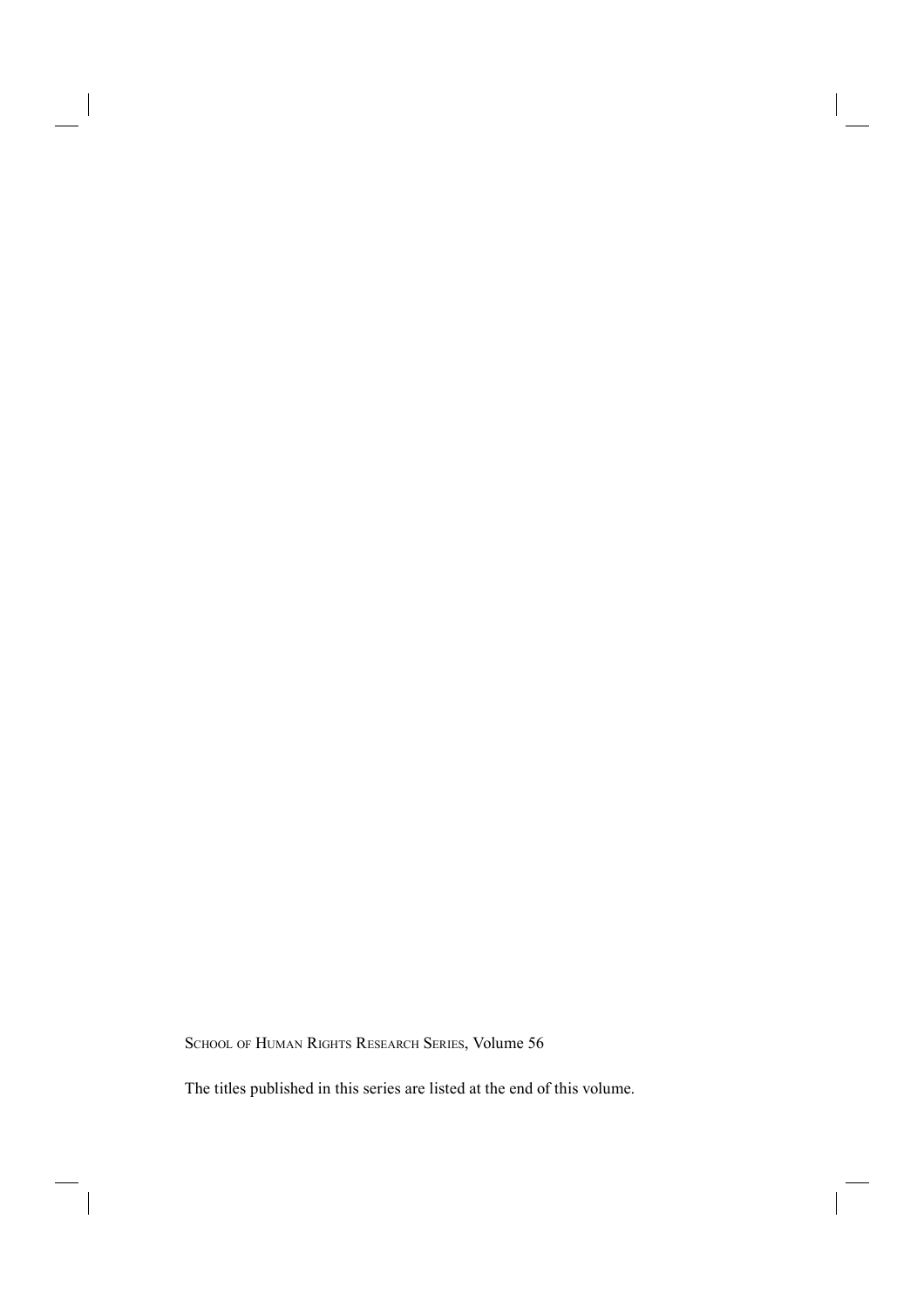# Corruption: A Violation of Human Rights and a Crime Under International Law?

Martine Boersma

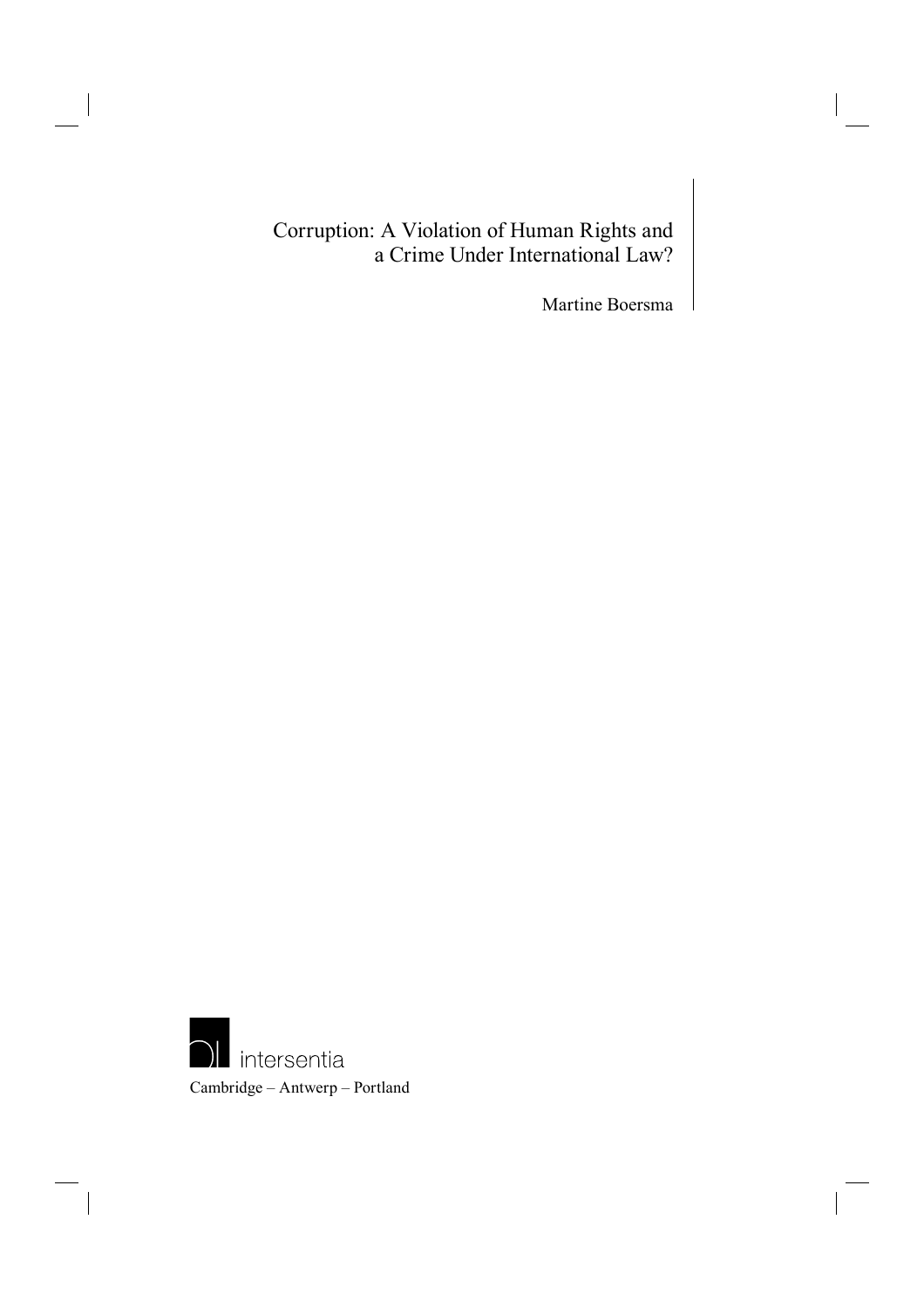Intersentia Ltd Trinity House | Cambridge Business Park | Cowley Road Cambridge | CB4 0WZ | United Kingdom Tel.: +44 1223 393 753 | mail@intersentia.co.uk

Martine Boersma Corruption: A Violation of Human Rights and a Crime Under International Law?

ISBN 978-1-78068-105-4 D/2012/7849/95 NUR 828

Cover image © www.futureatlas.com

© 2012 Martine Boersma/Intersentia www.intersentia.com | www.intersentia.co.uk

British Library Cataloguing in Publication Data. A catalogue record for this book is available from the British Library.

No part of this book may be reproduced in any form, by print, photoprint, microfilm or any other means, without written permission from the publisher.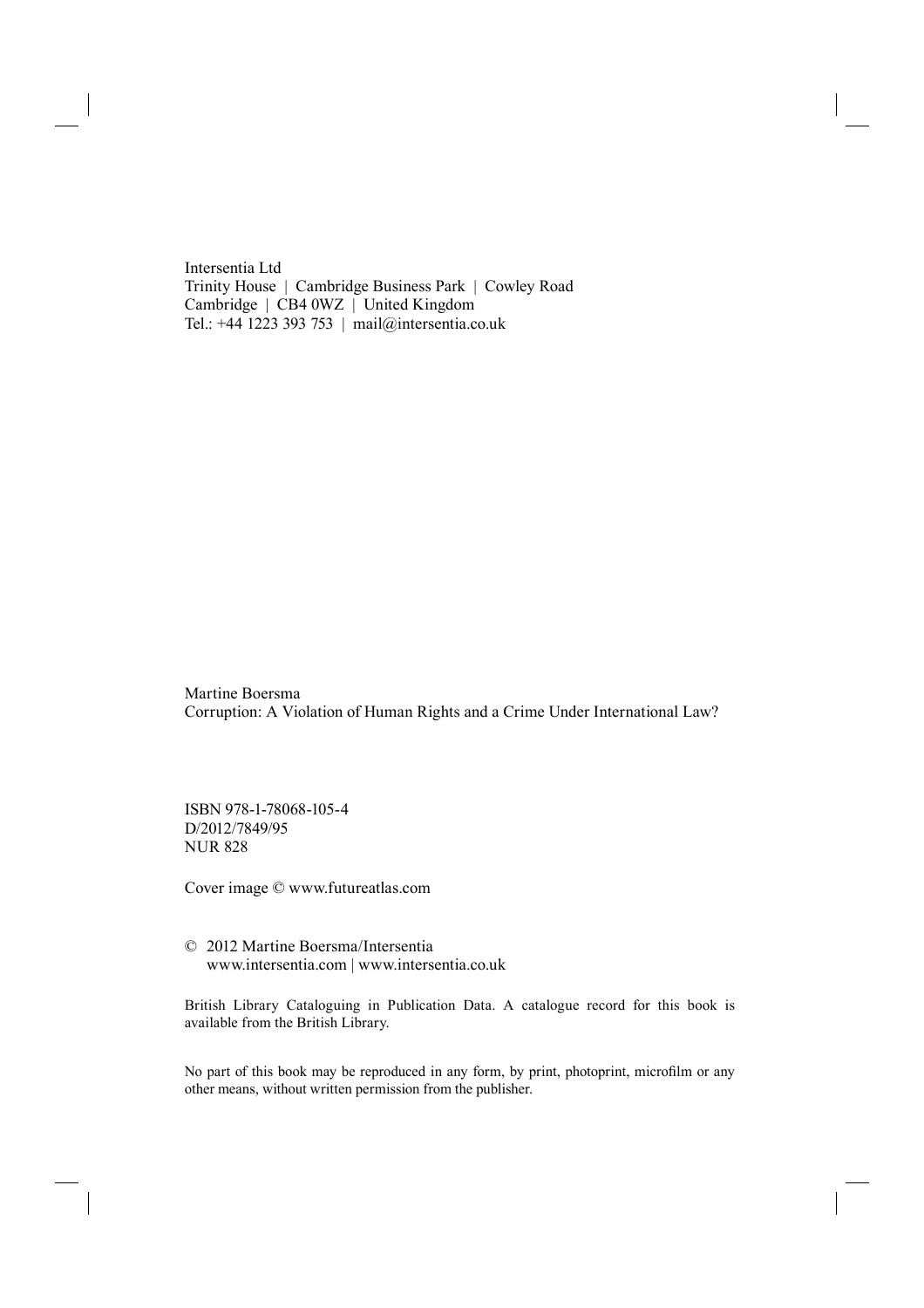Dedicated to my parents, *Veur mien awwers,*

Alexander Boersma & Eleonora Boersma-Francot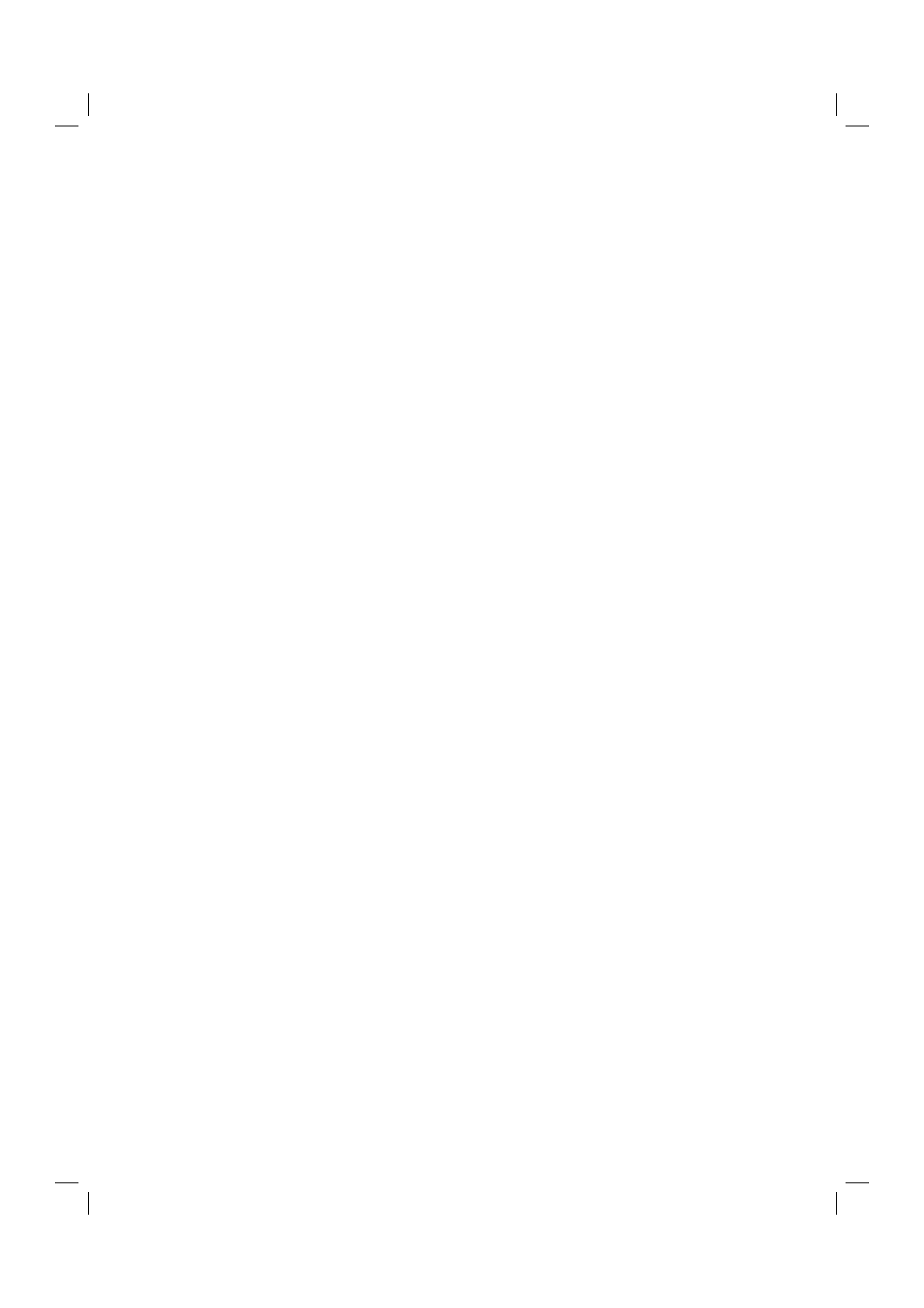### **ACKNOWLEDGEMENTS**

The four-year period in which I had the privilege to work at the Law Faculty of Maastricht University and within the broader context of the Netherlands School of Human Rights Research has offered me a myriad of opportunities for professional and personal development. At the end of this journey, I should not forget to thank the persons whose support was invaluable.

First of all, I thank my supervisors Prof. Menno Kamminga and Prof. Hans Nelen for carefully reading and commenting upon the various drafts of the chapters of this dissertation. Our fruitful discussions, the combination of your respective areas of expertise, and especially your confidence in this endeavour were a great help. I also thank the members of the Assessment Committee, Prof. Fons Coomans, Prof. Cees Flinterman, Prof. John Hatchard, Prof. David Nelken, and Dr. Fabián Raimondo, for their willingness to read the manuscript and to provide comments.

I thank a number of persons who have helped me to improve my dissertation, amongst others my colleagues from the Maastricht Centre for Human Rights, by commenting on ideas and providing suggestions for improvement. Also a word of thanks for the co-organisers of the conference 'Corruption and Human Rights', which took place on October 22–23, 2009: Hans Nelen, Fons Coomans, Paul Frielink, Roland Moerland, and David Roef. All have contributed to making this event and the resulting publication in the Maastricht Series in Human Rights something to be proud of.

Furthermore, I owe a lot to Chantal Kuypers, administrator of the Maastricht Centre for Human Rights, for her help with organisational and practical aspects and for being the wonderful and friendly colleague that she is. I also acknowledge the support of Laura Visser, former student-assistant of the Centre, *inter alia* for some research assistance and for having to photocopy an awful lot of library books for me.

Moreover, the English language review of this dissertation was skilfully conducted by Carol Ní Ghiollarnáth, Ph.D. from Legal English Services, whose work I can warmly recommend – and not just because of her residence on the sunny island of Aruba.

A *very* special word of thanks to my former colleagues at the Faculty of Law, some of which deserve particular praise. Jennifer Sellin, we've experienced the entire Ph.D. phase together, literally from day one. Your friendship and support was indispensable, and having you as my paranymph means a lot to me. Marelle Attinger, my other paranymph, who would have guessed some ten years ago when volunteering at the Vrouwenrechtswinkel that we would become colleagues again when both pursuing a Ph.D? I greatly value your down-to-earth attitude and friendship. Jasper Krommendijk, you are by far the best possible person with whom to share an office. Our critical discussions on human rights and politics, as well as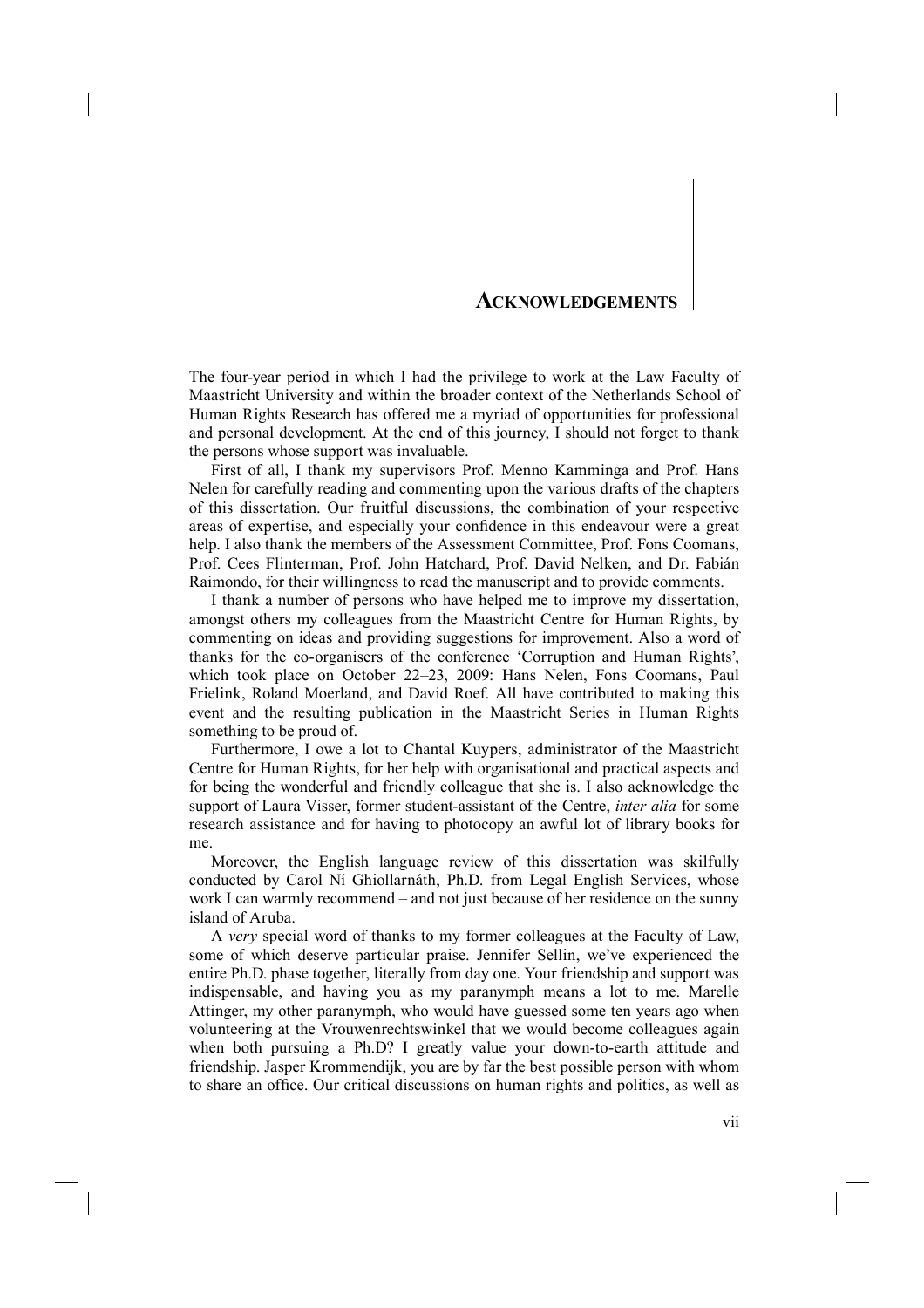Acknowledgements

our laughs accompanied by *un pèlske in de kaffees vaan Mestreech* were always inspiring and encouraging.

Finally, I'd like to express my utmost gratitude to my parents Eleonora and Alexander, to whom this book is dedicated. *Vaanoet de grond vaan mien hart daank iech uuch veur alle steun, mèt zoe väöl dinger. Dit 'beukske' is veerdig, en iech hoop tot geer gruuts kint zien. Unne hiele groete merci!*

Maastricht, July 2012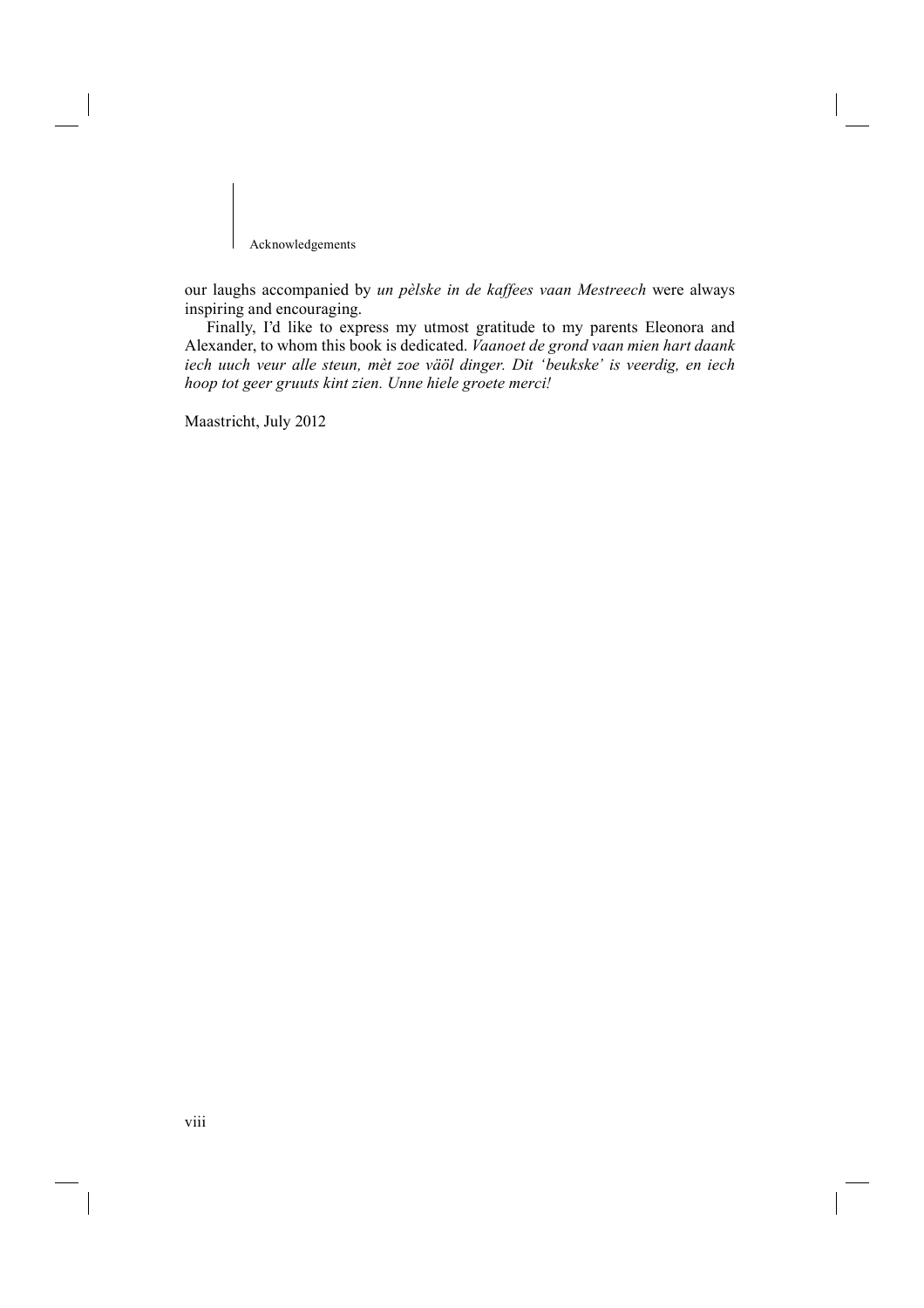# **CONTENTS**

| 4.1. Part A: The Phenomenon of Corruption: An Introductory Analysis  9    |
|---------------------------------------------------------------------------|
| 4.2. Part B: Responsibility of States: Corruption as a Violation of Human |
|                                                                           |
| 4.3. Part C: Individual Responsibility: Corruption as a Crime under       |
|                                                                           |
| 12<br>4.4. Part D: Summary, Reflections and Recommendations               |
| 12                                                                        |
| 5.1. Part A: The Phenomenon of Corruption: An Introductory Analysis<br>12 |
| 5.2. Part B: Responsibility of States: Corruption as a Violation of Human |
|                                                                           |
|                                                                           |
|                                                                           |
| 5.3. Part C: Individual Responsibility: Corruption as a Crime under       |
|                                                                           |
|                                                                           |
|                                                                           |
|                                                                           |

# **PART A**

**THE PHENOMENON OF CORRUPTION: AN INTRODUCTORY ANALYSIS**

## **Chapter I**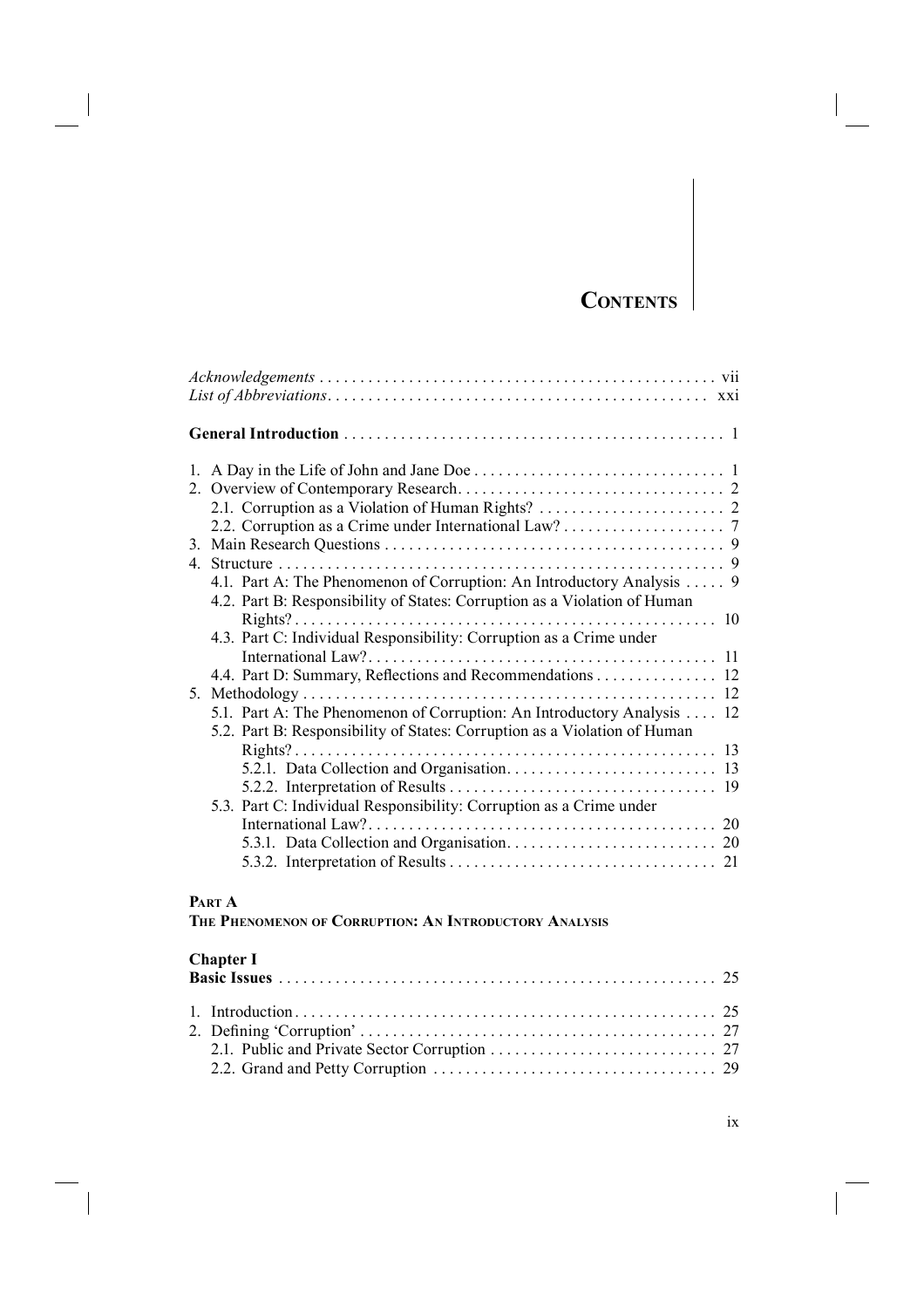| 3.<br>5.<br><b>Chapter II</b><br>2.1. The Precursory Role of the US Foreign Corrupt Practices Act  54 |
|-------------------------------------------------------------------------------------------------------|
|                                                                                                       |
|                                                                                                       |
|                                                                                                       |
|                                                                                                       |
|                                                                                                       |
|                                                                                                       |
|                                                                                                       |
|                                                                                                       |
|                                                                                                       |
|                                                                                                       |
|                                                                                                       |
|                                                                                                       |
|                                                                                                       |
|                                                                                                       |
|                                                                                                       |
|                                                                                                       |
|                                                                                                       |
|                                                                                                       |
|                                                                                                       |
|                                                                                                       |
|                                                                                                       |
|                                                                                                       |
|                                                                                                       |
|                                                                                                       |
|                                                                                                       |
|                                                                                                       |
|                                                                                                       |
|                                                                                                       |
|                                                                                                       |
|                                                                                                       |
|                                                                                                       |
|                                                                                                       |
|                                                                                                       |
|                                                                                                       |
|                                                                                                       |
| 3.1. Inter-American Convention Against Corruption (1996) 64                                           |
|                                                                                                       |
|                                                                                                       |
|                                                                                                       |
| 3.2.1. PFI Convention (1995), First Protocol (1996) and Second                                        |
|                                                                                                       |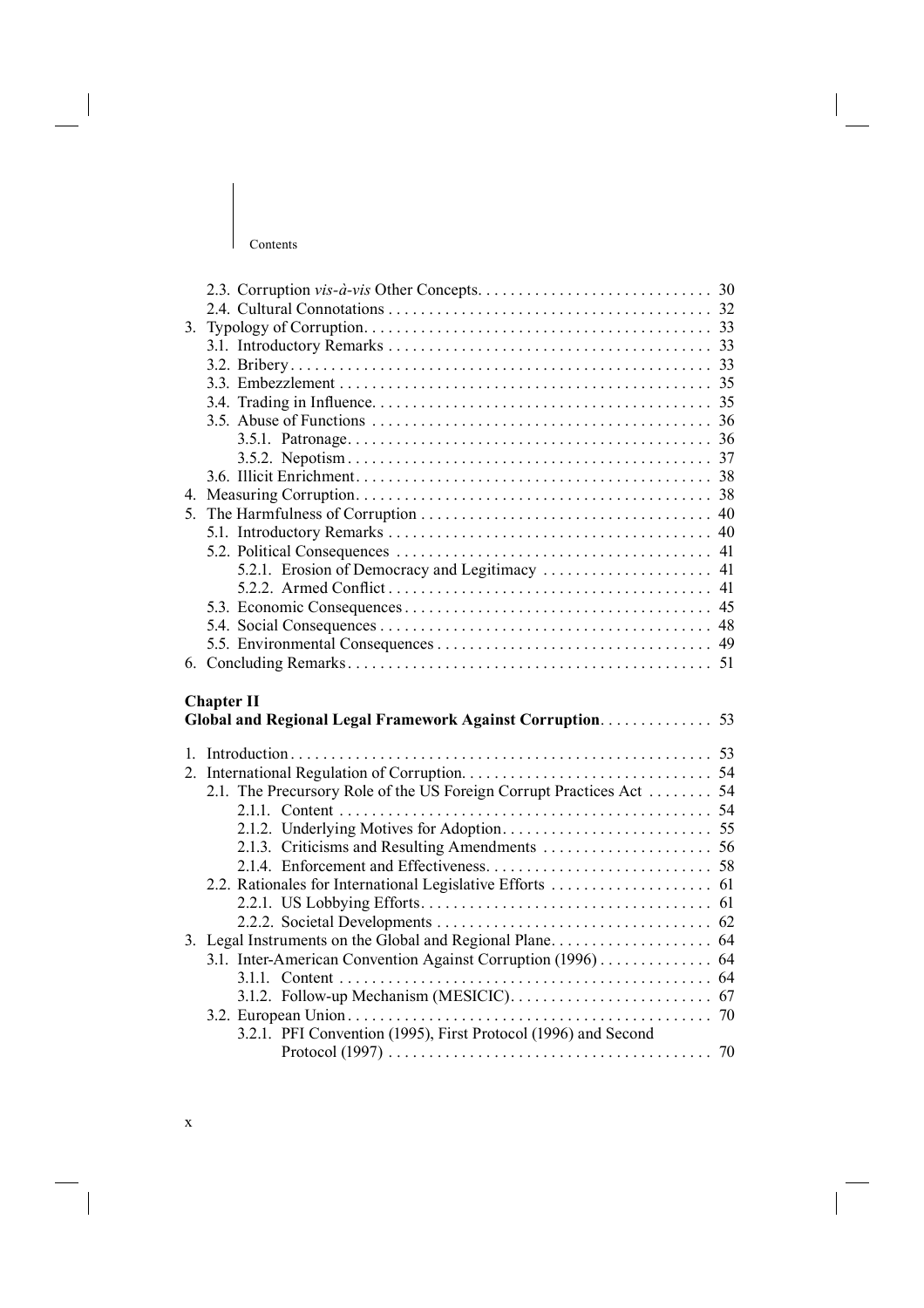|  | 3.2.2. Convention on the Fight Against Corruption Involving           |    |
|--|-----------------------------------------------------------------------|----|
|  | Officials of the European Communities or Officials of                 |    |
|  |                                                                       |    |
|  |                                                                       |    |
|  | 3.3. OECD Convention on Combating Bribery of Foreign Public Officials |    |
|  |                                                                       |    |
|  |                                                                       |    |
|  |                                                                       |    |
|  |                                                                       | 81 |
|  | 3.4.1. Criminal Law Convention on Corruption (1999) and Additional    |    |
|  |                                                                       |    |
|  | 3.4.2. Civil Law Convention on Corruption (1999)                      | 82 |
|  | 3.4.3. Recommendation on Codes of Conduct for Public Officials        |    |
|  |                                                                       | 83 |
|  | 3.4.4. Recommendation on Common Rules against Corruption in the       |    |
|  | Funding of Political Parties and Electoral Campaigns (2003)           | 83 |
|  | 3.4.5. GRECO: the COE's Monitoring Mechanism 84                       |    |
|  |                                                                       |    |
|  | 3.5.1. SADC Protocol Against Corruption (2001) 85                     |    |
|  | 3.5.2. ECOWAS Protocol on the Fight Against Corruption (2001)  88     |    |
|  | 3.5.3. African Union Convention on Preventing and Combating           |    |
|  |                                                                       |    |
|  |                                                                       | 92 |
|  | 3.6.1. United Nations Convention Against Transnational Organized      |    |
|  |                                                                       | 92 |
|  | 3.6.2. United Nations Convention Against Corruption (2003).           | 93 |
|  |                                                                       |    |
|  |                                                                       |    |

## **PART B**

**RESPONSIBILITY OF STATES: CORRUPTION AS A VIOLATION OF HUMAN RIGHTS?**

## **Chapter III**

| Treaty-Based System: Corruption as a Topic in the Work of the UN |                                                                          |  |  |
|------------------------------------------------------------------|--------------------------------------------------------------------------|--|--|
|                                                                  |                                                                          |  |  |
|                                                                  |                                                                          |  |  |
|                                                                  |                                                                          |  |  |
|                                                                  |                                                                          |  |  |
|                                                                  | 2.2. Language Employed in the Treaty Bodies' Concluding Observations 105 |  |  |
|                                                                  |                                                                          |  |  |
|                                                                  |                                                                          |  |  |
|                                                                  |                                                                          |  |  |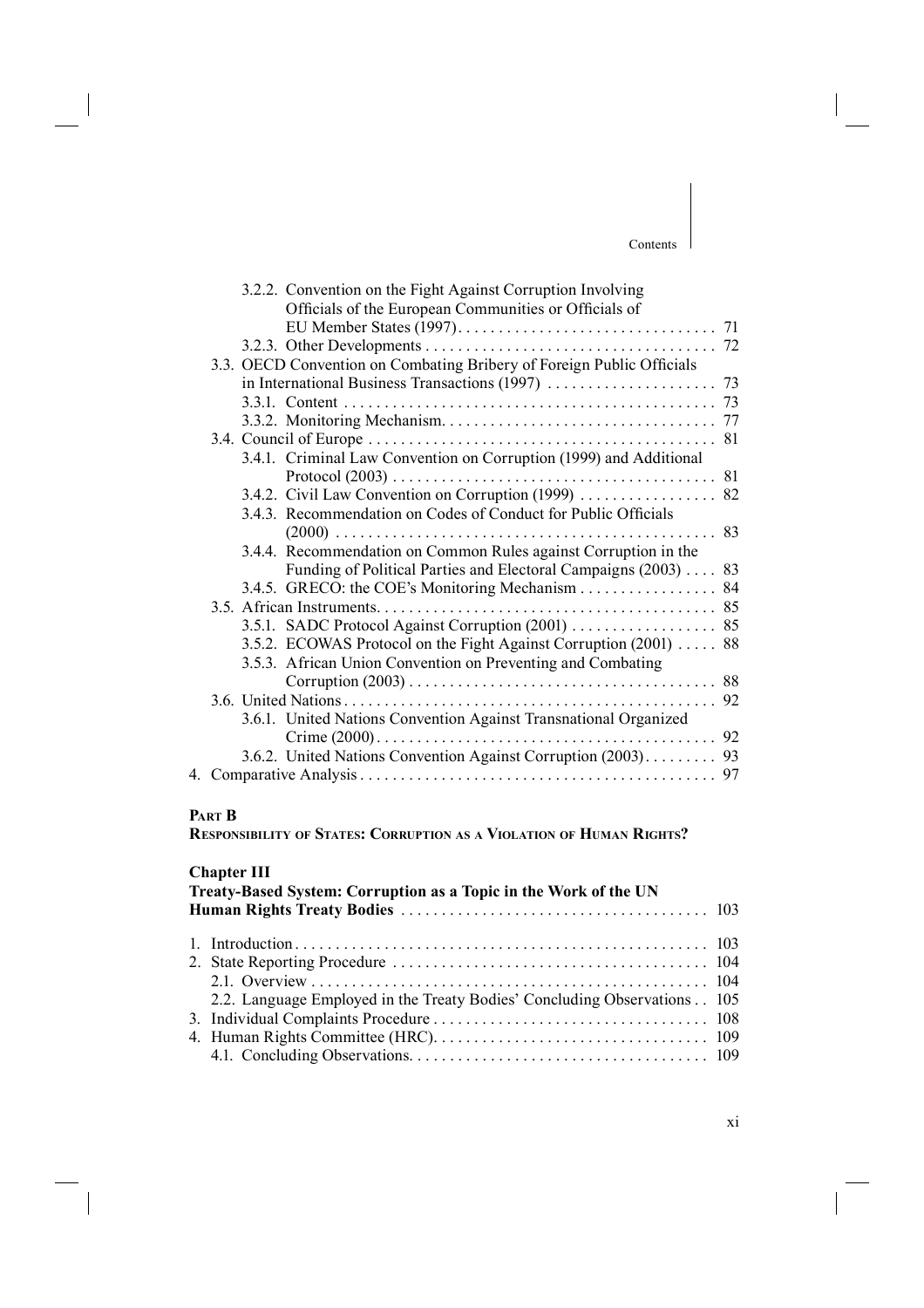|    | 4.1.1. The Right to Equality Before Courts and Tribunals and                                                |     |
|----|-------------------------------------------------------------------------------------------------------------|-----|
|    |                                                                                                             |     |
|    |                                                                                                             |     |
|    |                                                                                                             |     |
|    |                                                                                                             | 113 |
|    |                                                                                                             | 114 |
| 5. | Committee on Economic, Social and Cultural Rights (CESCR)                                                   | 116 |
|    |                                                                                                             | 120 |
|    | 7. Committee on the Elimination of All Forms of Discrimination Against                                      |     |
|    |                                                                                                             | 125 |
|    | 8. Committee on the Elimination of Racial Discrimination (CERD). 126                                        |     |
|    |                                                                                                             |     |
|    |                                                                                                             |     |
|    |                                                                                                             |     |
|    | <b>Chapter IV</b>                                                                                           |     |
|    | Charter-Based System: Corruption as a Topic in the UPR and the Special                                      |     |
|    |                                                                                                             | 135 |
|    |                                                                                                             | 135 |
|    |                                                                                                             | 135 |
|    |                                                                                                             | 135 |
|    | 2.2. Discussion of Corruption During the UPR Dialogue 136                                                   |     |
|    |                                                                                                             |     |
|    |                                                                                                             |     |
|    | 2.2.2. Comments and Questions by Reviewing States 139<br>2.2.3. Recommendations Made to States under Review | 141 |
|    | 2.2.4. Countries in Respect of Which Corruption is Discussed                                                | 142 |
|    | 2.2.5. Countries Commenting, Asking, Recommending about                                                     |     |
|    |                                                                                                             | 143 |
|    | 2.2.6. The Relationship Between Corruption and Human Rights                                                 |     |
|    |                                                                                                             | 144 |
|    |                                                                                                             |     |
|    |                                                                                                             |     |
|    |                                                                                                             | 145 |
|    | 3.2. The Former Special Rapporteur on Corruption and Its Impact on                                          |     |
|    | the Full Enjoyment of Human Rights, in Particular Economic,                                                 |     |
|    |                                                                                                             | 147 |
|    |                                                                                                             |     |
|    |                                                                                                             |     |
|    |                                                                                                             |     |
|    |                                                                                                             |     |
|    |                                                                                                             |     |
|    |                                                                                                             |     |
|    |                                                                                                             |     |

3.3.3. Assessment . . . . . . . . . . . . . . . . . . . . . . . . . . . . . . . . . . . . . . . . . . 164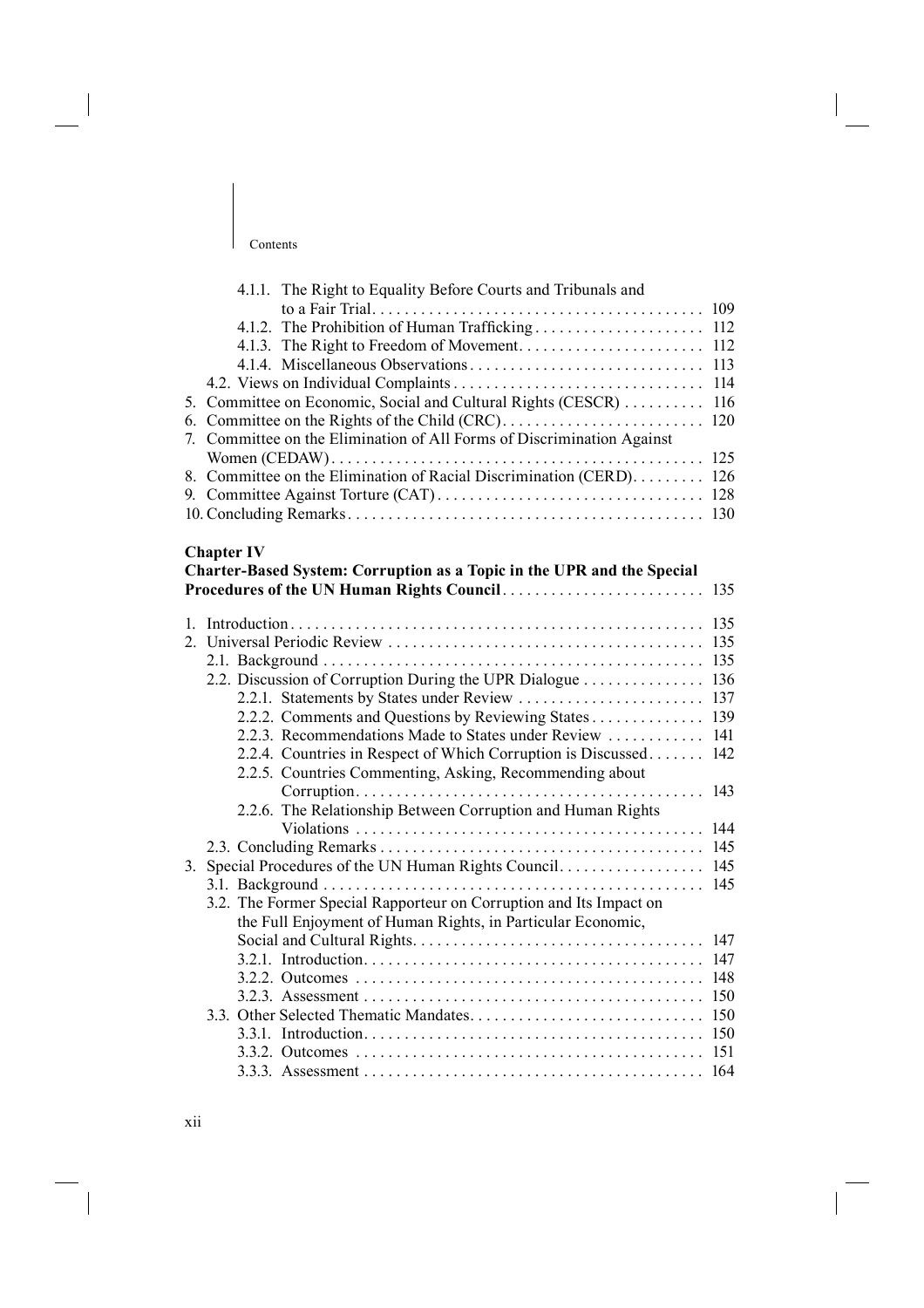|                                                                      | 165 |
|----------------------------------------------------------------------|-----|
|                                                                      | 165 |
|                                                                      | 166 |
|                                                                      | 174 |
|                                                                      | 174 |
|                                                                      |     |
| <b>Chapter V</b>                                                     |     |
| Regional Human Rights Practice on the Topic of Corruption            | 177 |
|                                                                      |     |
|                                                                      | 177 |
|                                                                      | 177 |
|                                                                      | 177 |
| 2.2. Practice of the European Court of Human Rights.                 | 178 |
| 2.2.1. Whistleblowers' Right to Freedom of Expression (Article 10)   |     |
|                                                                      | 178 |
| 2.2.2. Rights of Persons Accused of Corruption                       | 181 |
|                                                                      | 185 |
|                                                                      | 185 |
| 3.2. Practice of the Inter-American Commission on Human Rights       | 186 |
|                                                                      | 186 |
|                                                                      | 188 |
|                                                                      | 188 |
|                                                                      | 189 |
| 3.3. Practice of the Inter-American Court of Human Rights            | 190 |
|                                                                      | 192 |
|                                                                      | 192 |
| 4.2. Practice of the African Commission on Human and Peoples' Rights | 192 |
|                                                                      | 193 |
|                                                                      |     |
| <b>Chapter VI</b>                                                    |     |
| Taking It Further: Corruption as a Human Rights Violation            | 195 |
|                                                                      |     |
|                                                                      | 195 |
| 2. Clarifying the Corruption and Human Rights Connection             | 195 |
|                                                                      | 195 |
| 2.2. ICHRP's Approach: Various Types of 'Violations'                 | 196 |
| 2.3. Alternative Approach: 'Dimensions' of the Corruption and Human  |     |
|                                                                      | 197 |
| 2.4. Opposition to the Corruption and Human Rights Connection        | 200 |
| 3. Corruption as a Violation of Civil and Political Rights           | 202 |
|                                                                      |     |
|                                                                      |     |
|                                                                      |     |
|                                                                      |     |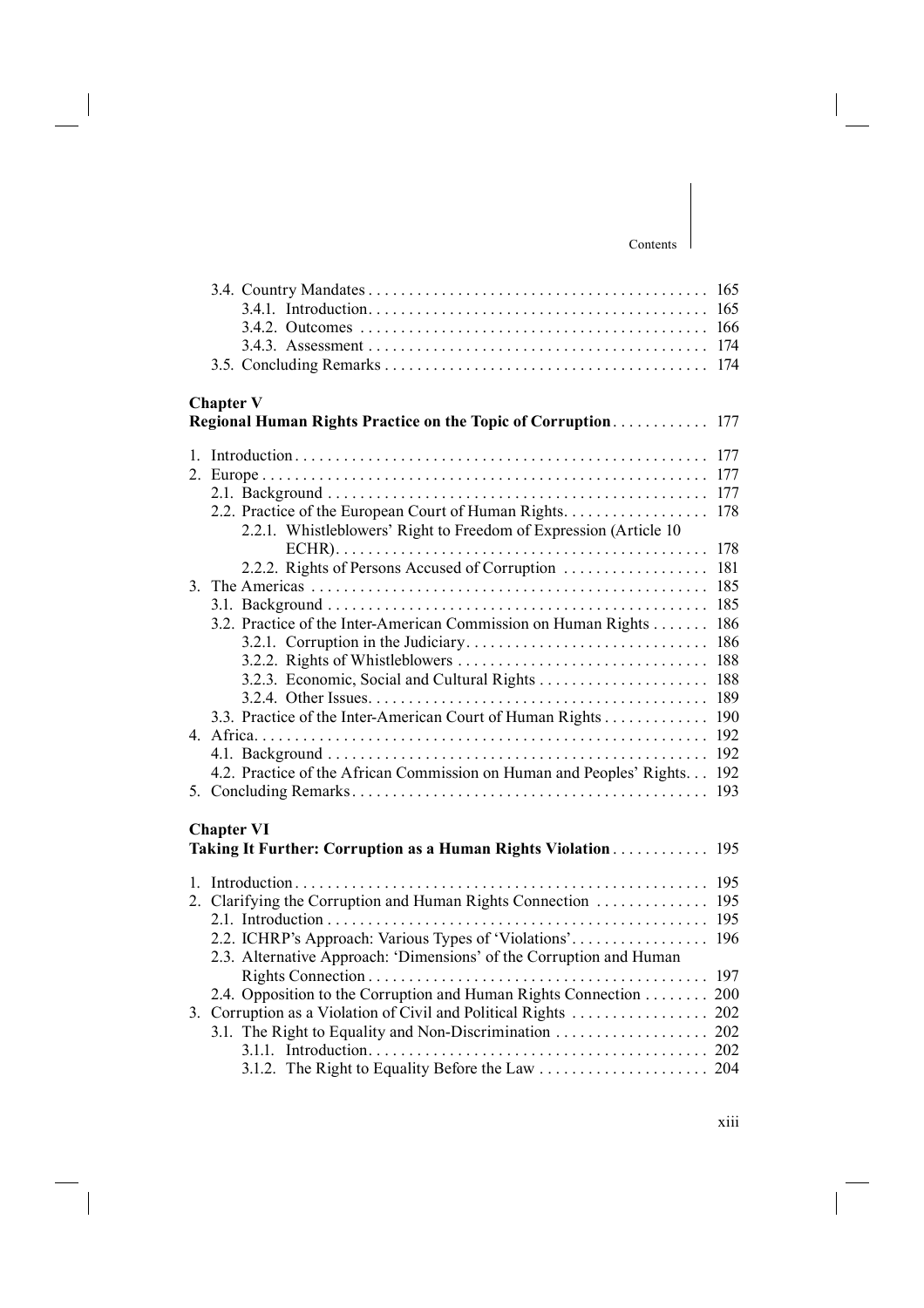|    |        | 3.1.3. The Right to Equal Protection of the Law 204                      |  |
|----|--------|--------------------------------------------------------------------------|--|
|    |        |                                                                          |  |
|    |        | 3.2. The Right to Equality Before Courts and Tribunals and the Right     |  |
|    |        |                                                                          |  |
|    |        |                                                                          |  |
|    |        | 3.2.2. The Right to Equality Before Courts and Tribunals. 207            |  |
|    |        |                                                                          |  |
|    |        |                                                                          |  |
|    |        | 3.2.5. Rights of Persons Charged with a Criminal Offense 211             |  |
|    |        |                                                                          |  |
|    |        |                                                                          |  |
|    |        |                                                                          |  |
|    |        | 3.3.2. The Right to Take Part in the Conduct of Public Affairs 214       |  |
|    |        |                                                                          |  |
|    |        |                                                                          |  |
|    |        |                                                                          |  |
|    |        |                                                                          |  |
|    |        |                                                                          |  |
|    |        |                                                                          |  |
|    |        |                                                                          |  |
|    |        | 3.5. The Rights of Detainees to be Treated with Humanity and Dignity 222 |  |
|    |        |                                                                          |  |
|    |        |                                                                          |  |
|    |        |                                                                          |  |
|    |        |                                                                          |  |
|    |        | 3.6.2. The Right to Liberty of Movement and Freedom to Choose            |  |
|    |        |                                                                          |  |
|    |        | 3.6.3. The Freedom to Leave a Country and Liberty of Emigration 226      |  |
|    |        |                                                                          |  |
| 4. |        | Corruption as a Violation of Economic, Social and Cultural Rights 228    |  |
|    |        | 4.1. State Party Obligations under Article 2(1) ICESCR 228               |  |
|    |        |                                                                          |  |
|    |        |                                                                          |  |
|    |        | 4.1.3. 'Individually and Through International Assistance and            |  |
|    |        |                                                                          |  |
|    |        |                                                                          |  |
|    | 4.1.5. | 'With a View to Achieving Progressively the Full Realisation             |  |
|    |        |                                                                          |  |
|    |        | 4.1.6. 'By all Appropriate Means, Including Particularly the             |  |
|    |        |                                                                          |  |
|    |        |                                                                          |  |
|    |        |                                                                          |  |
|    |        |                                                                          |  |
|    |        |                                                                          |  |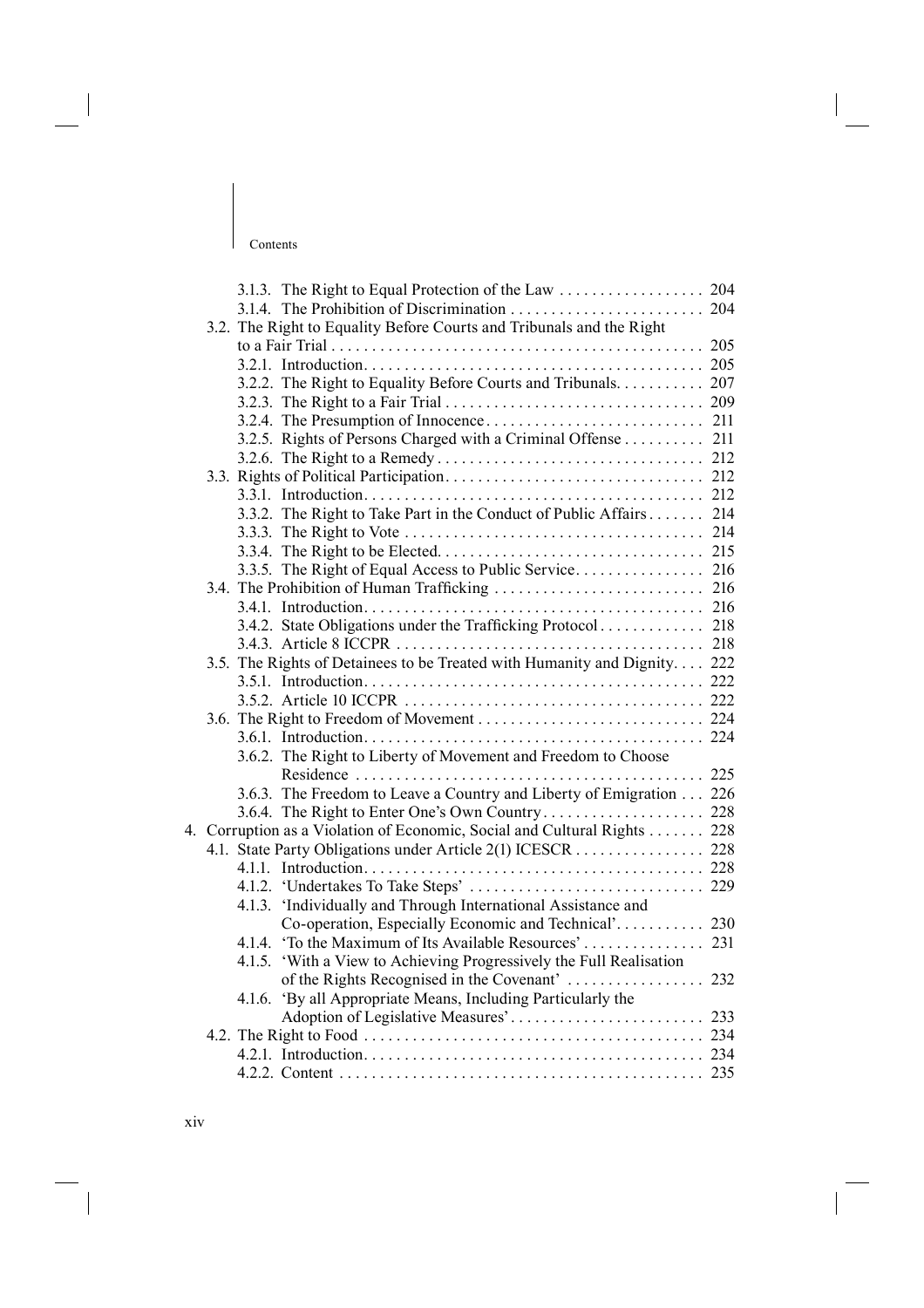| 5. | Towards a New Human Right to a Corruption-Free Society?  264                |     |
|----|-----------------------------------------------------------------------------|-----|
| 6. | Concluding Remarks: The Merits and Limits of the Human Rights               |     |
|    |                                                                             |     |
|    |                                                                             |     |
|    |                                                                             | 268 |
|    | 6.3. The Role of the Human Rights Council: UPR and Special Procedures . 269 |     |
|    | 6.4. Bringing Corruption Before Regional Human Rights Instances  270        |     |
|    |                                                                             |     |
|    |                                                                             |     |
|    | 6.7. Cooperation between Human Rights Actors and Anti-Corruption            |     |
|    |                                                                             |     |

## **PART C**

**INDIVIDUAL RESPONSIBILITY: CORRUPTION AS A CRIME UNDER INTERNATIONAL LAW?**

## **Chapter VII**

| Situating Corruption Within International Criminal Law  277                   |  |  |
|-------------------------------------------------------------------------------|--|--|
|                                                                               |  |  |
|                                                                               |  |  |
| 2.1. ICL largo sensu: ICL stricto sensu and Transnational Criminal Law 278    |  |  |
| 2.2. International Crimes: Crimes under International Law and                 |  |  |
|                                                                               |  |  |
| 3. Corruption in International Criminal Law from a Historical Perspective 283 |  |  |
|                                                                               |  |  |
|                                                                               |  |  |
|                                                                               |  |  |
|                                                                               |  |  |
| 3.4.1. Developments Leading to the ICC's Establishment 287                    |  |  |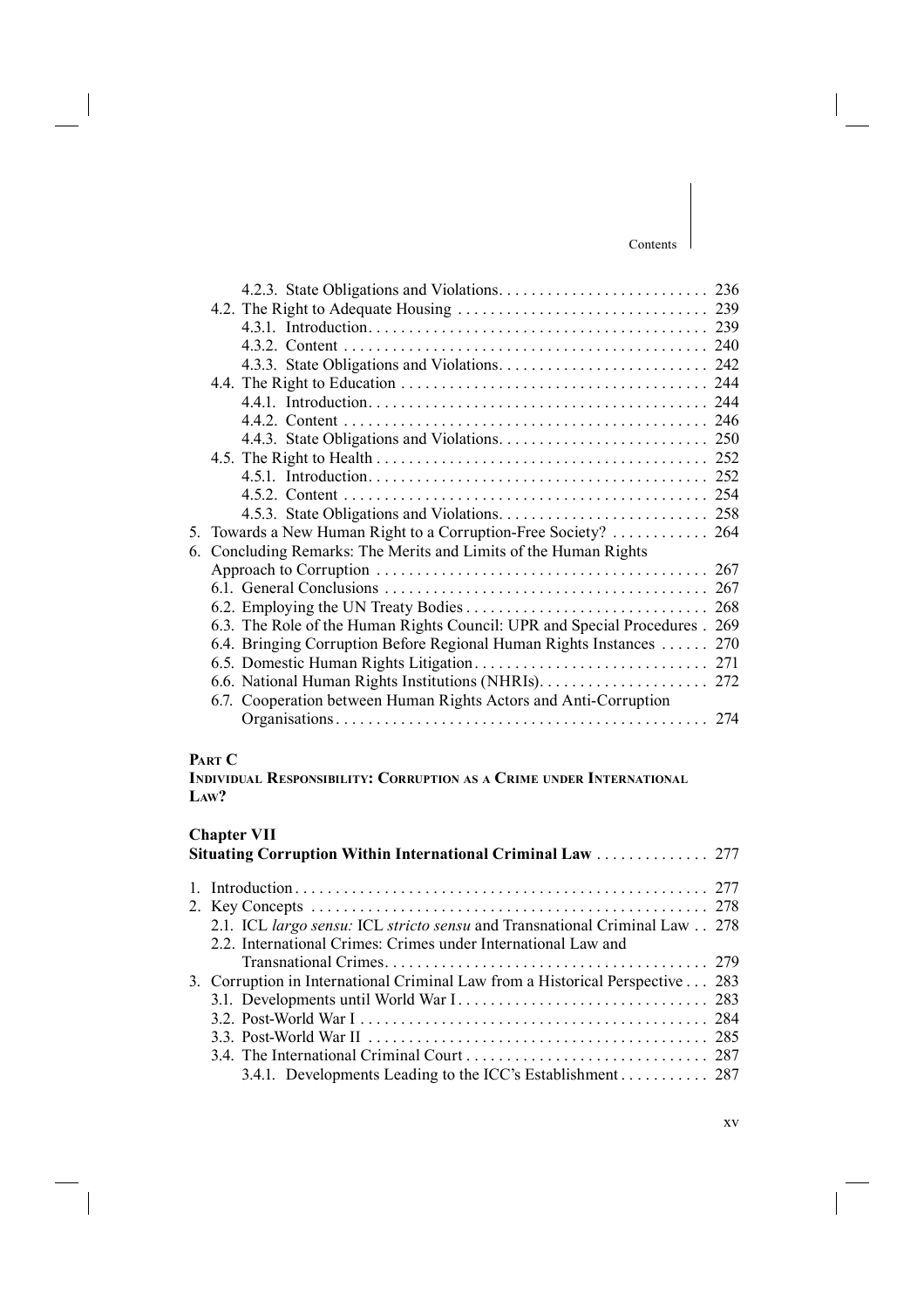| Contents |  |
|----------|--|

|             | 3.4.2. Travaux Préparatoires of the Rome Statute                            | 291 |
|-------------|-----------------------------------------------------------------------------|-----|
|             |                                                                             |     |
| $4_{\cdot}$ | Rationales for the International Criminalisation of Corruption 295          |     |
|             | 4.1. Introduction: Developing a Model for International Criminalisation 295 |     |
|             |                                                                             |     |
|             |                                                                             |     |
|             | 4.2.2. Defining 'Harm' at the International Level: Bassiouni's              |     |
|             |                                                                             |     |
|             |                                                                             |     |
|             |                                                                             |     |
|             |                                                                             |     |
|             |                                                                             |     |
|             |                                                                             |     |
|             |                                                                             |     |
|             |                                                                             |     |
|             |                                                                             |     |
|             |                                                                             |     |
|             |                                                                             |     |
|             |                                                                             |     |
|             |                                                                             |     |
|             |                                                                             |     |
|             |                                                                             |     |
|             |                                                                             |     |
|             |                                                                             |     |
|             |                                                                             |     |
| 5.          |                                                                             |     |
|             |                                                                             |     |
|             |                                                                             |     |
|             |                                                                             |     |
|             |                                                                             | 310 |
|             |                                                                             | 311 |
|             |                                                                             |     |
|             |                                                                             | 311 |
|             |                                                                             | 313 |
|             |                                                                             |     |
| 6.          | Types of Corruption Eligible for International Criminalisation              |     |
|             | de lege ferenda                                                             |     |
|             |                                                                             |     |
|             |                                                                             |     |
|             |                                                                             |     |
| 7.          |                                                                             |     |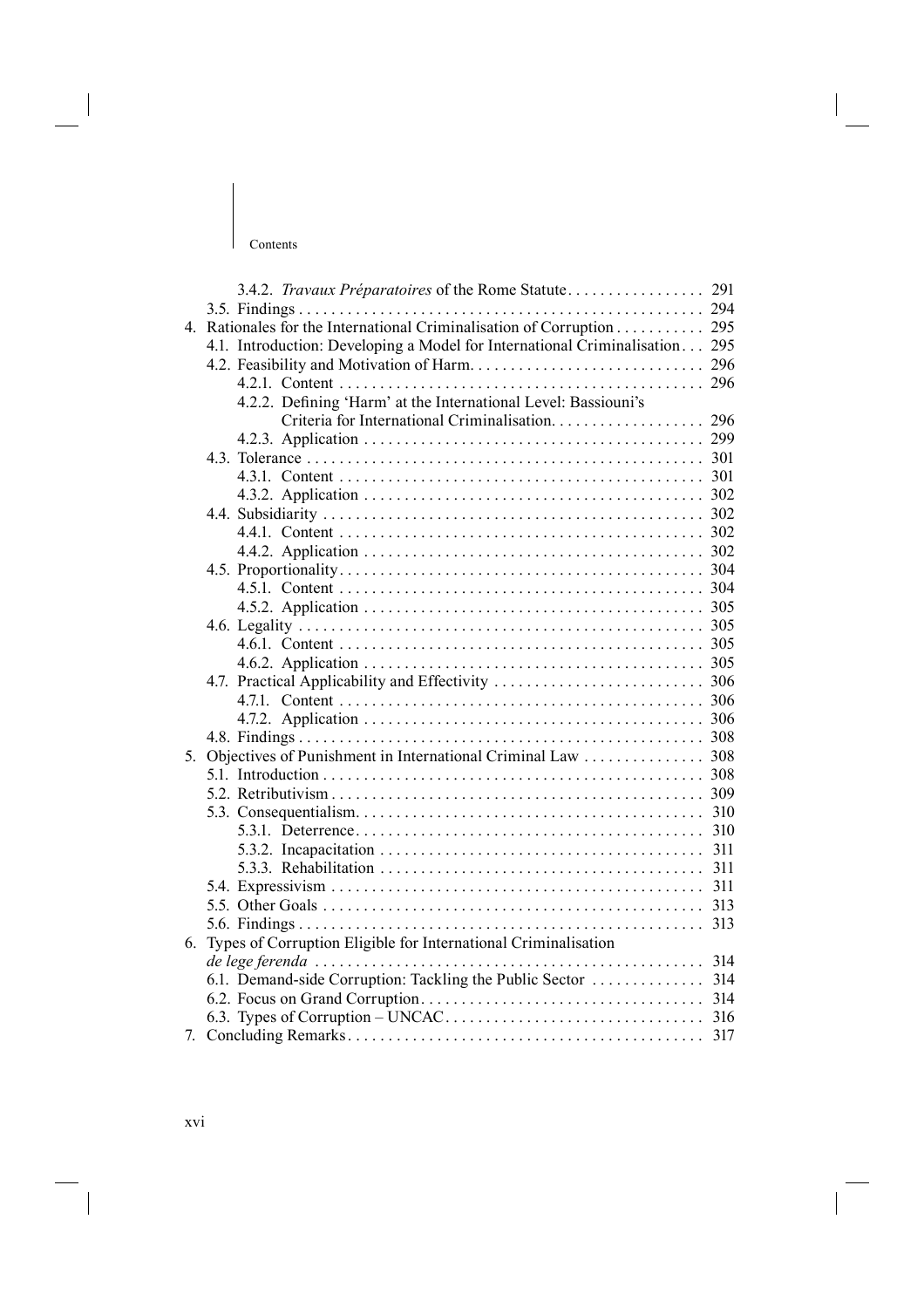## **Chapter VIII**

| Corruption as a Crime Against Humanity under International Law               | 319 |
|------------------------------------------------------------------------------|-----|
|                                                                              |     |
| 2. Elements of Crimes Against Humanity: General Framework  320               |     |
|                                                                              |     |
|                                                                              |     |
|                                                                              |     |
|                                                                              |     |
|                                                                              |     |
| 2.4. Contextual Element: 'Widespread or Systematic Attack Directed           |     |
|                                                                              |     |
|                                                                              |     |
|                                                                              |     |
|                                                                              |     |
|                                                                              |     |
|                                                                              |     |
|                                                                              |     |
|                                                                              |     |
|                                                                              |     |
|                                                                              |     |
|                                                                              |     |
|                                                                              |     |
|                                                                              |     |
|                                                                              |     |
|                                                                              |     |
|                                                                              |     |
| <b>Chapter IX</b>                                                            |     |
| Possibilities of Combating Corruption under International Criminal Law       |     |
|                                                                              | 339 |
|                                                                              |     |
| 2. Possible Content of an Anti-Corruption Provision in the Rome Statute  340 |     |
|                                                                              |     |
|                                                                              |     |
|                                                                              |     |
|                                                                              |     |
|                                                                              |     |
| 3. Practical Challenges of International Prosecution Before the ICC 345      |     |
| 4. Feasibility of Including an Anti-Corruption Provision into the Rome       |     |
|                                                                              |     |
| 5. Addressing Grand Corruption in Present Cases before the ICC  347          |     |
|                                                                              |     |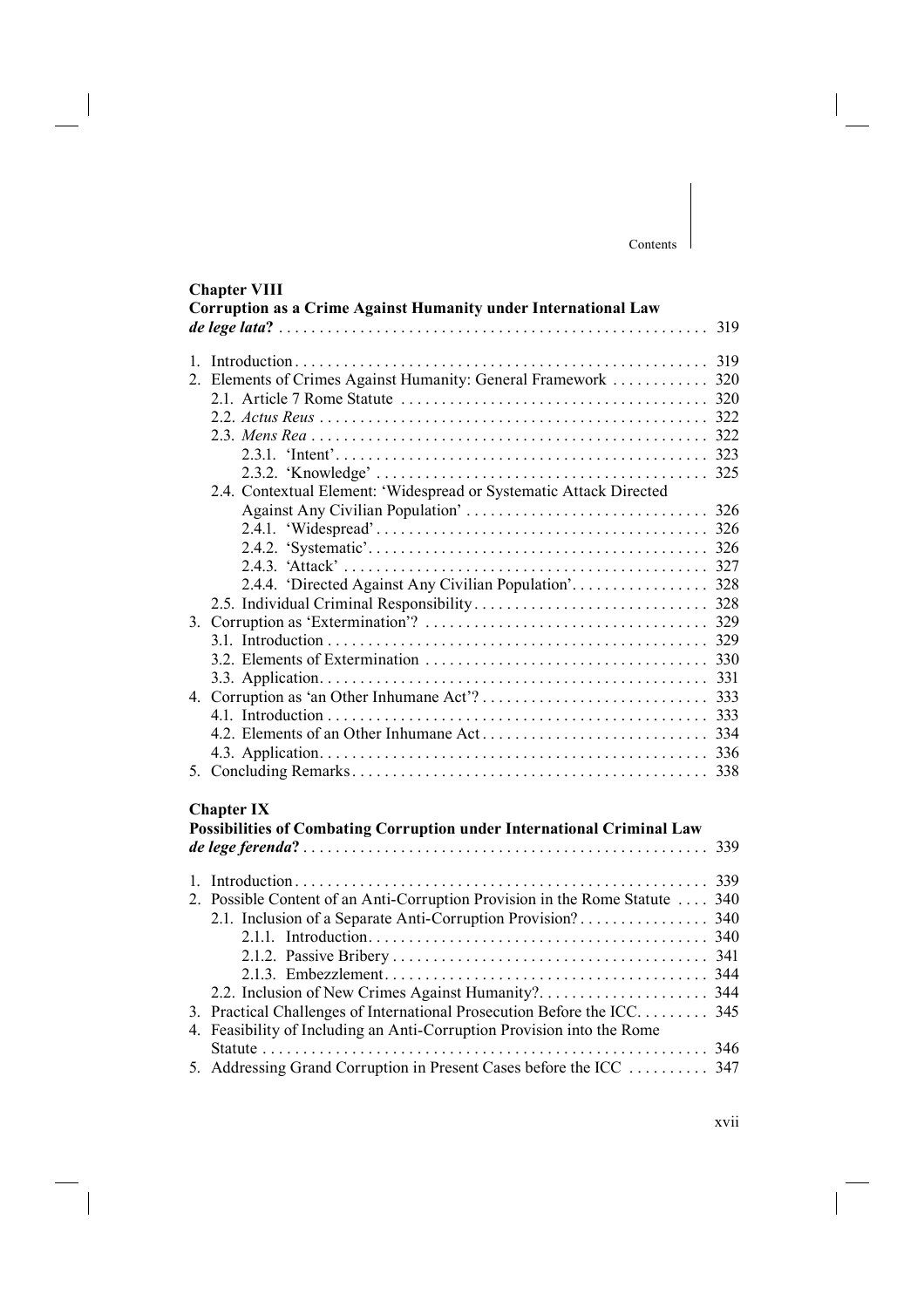| 6. Establishing an Anti-Corruption Tribunal: A Possible Alternative? 348 |  |
|--------------------------------------------------------------------------|--|
|                                                                          |  |
|                                                                          |  |
|                                                                          |  |
|                                                                          |  |

# **PART D**

|  |  | SUMMARY, REFLECTIONS AND RECOMMENDATIONS |  |
|--|--|------------------------------------------|--|
|--|--|------------------------------------------|--|

## **Chapter X**

| $\mathbf{1}$ |                                                                         | 353 |
|--------------|-------------------------------------------------------------------------|-----|
|              | 2. Part A: The Phenomenon of Corruption: An Introductory Analysis 353   |     |
|              |                                                                         |     |
|              |                                                                         |     |
|              |                                                                         | 355 |
|              | 3. Part B: Responsibility of States: Corruption as a Violation of Human |     |
|              |                                                                         |     |
|              |                                                                         |     |
|              |                                                                         |     |
|              |                                                                         |     |
|              | 3.1.3. Special Procedures of the Human Rights Council 360               |     |
|              |                                                                         |     |
|              |                                                                         |     |
|              |                                                                         |     |
|              | 3.2.2. Merits and Limits of the Human Rights Approach to                |     |
|              |                                                                         | 366 |
|              | 4. Part C: Individual Responsibility: Corruption as a Crime under       |     |
|              |                                                                         |     |
|              |                                                                         |     |
|              |                                                                         |     |
|              |                                                                         |     |
|              | 4.2.2. Corruption as Extermination (Article 7(1)(b) Rome Statute)? 371  |     |
|              | 4.2.3. Corruption as an Other Inhumane Act (Article $7(1)(k)$ )         |     |
|              |                                                                         |     |
|              |                                                                         |     |
|              |                                                                         |     |
|              | <b>Chapter XI</b>                                                       |     |
|              |                                                                         |     |
|              |                                                                         |     |
|              |                                                                         |     |
|              | 2.1. Paradigm Shift: Corruption as a Violation of Human Rights 375      |     |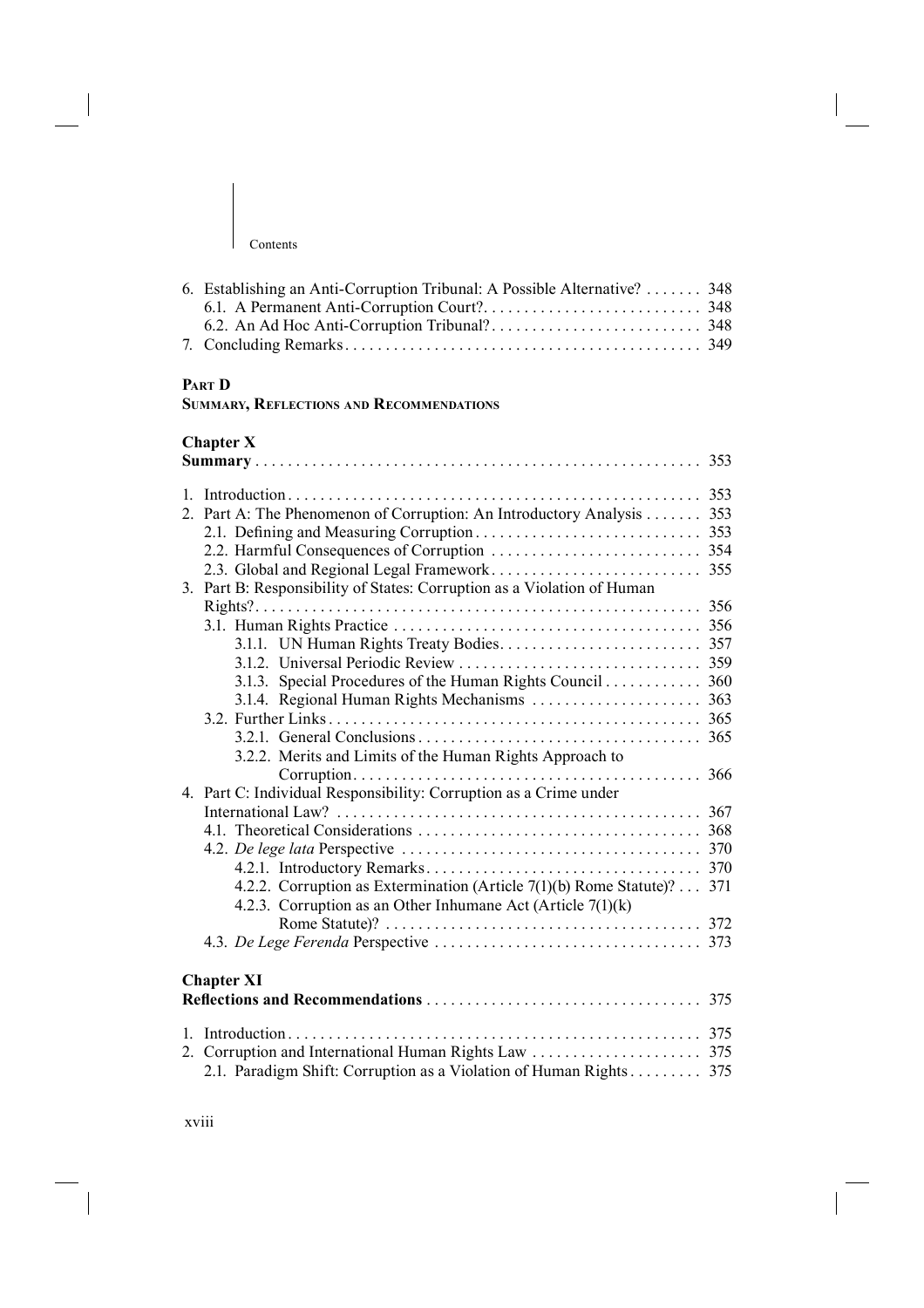| Annex 2. General Comment on Corruption and Human Rights: A Draft |  |
|------------------------------------------------------------------|--|
|                                                                  |  |
|                                                                  |  |
|                                                                  |  |
|                                                                  |  |
|                                                                  |  |
|                                                                  |  |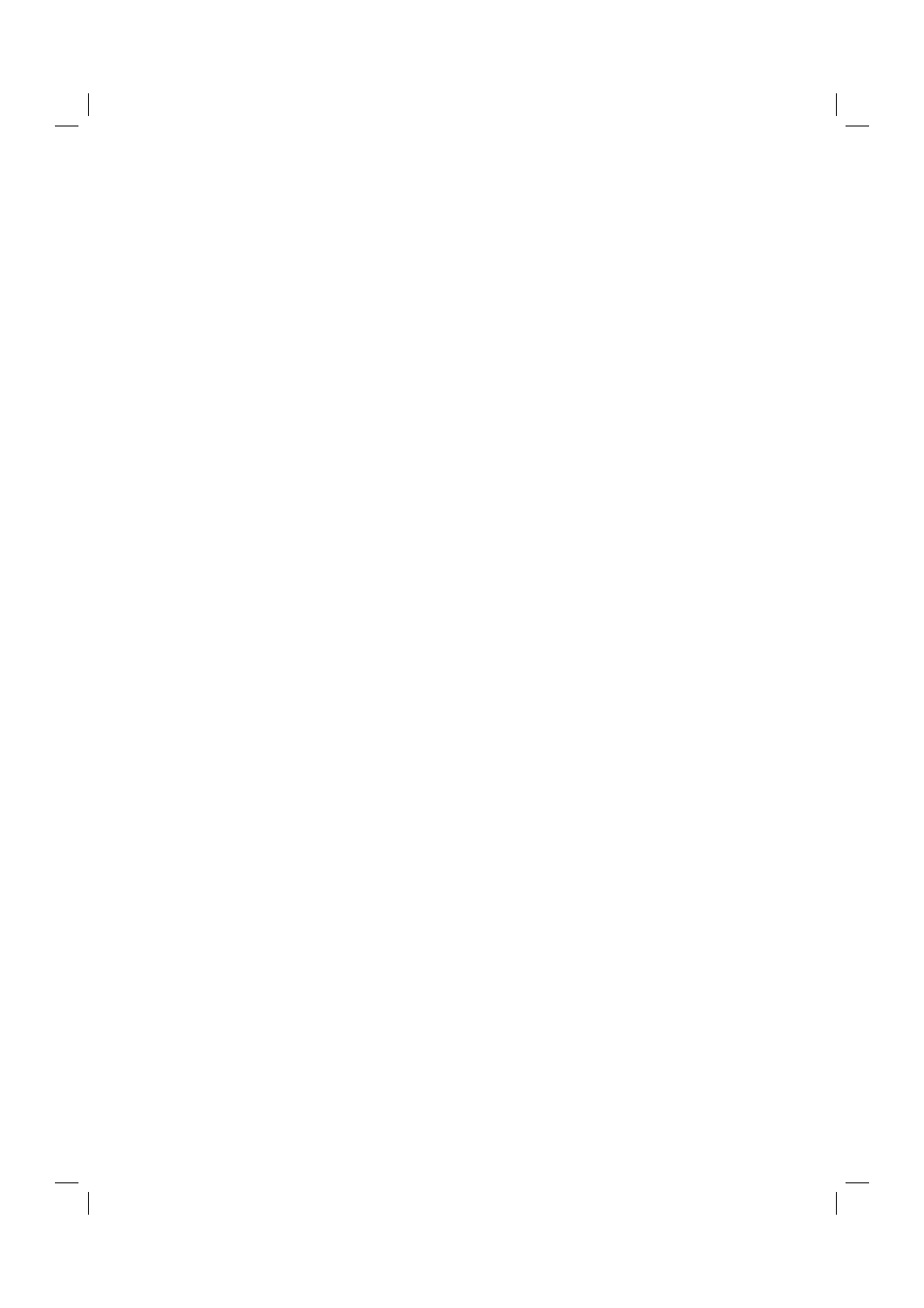# **LIST OF ABBREVIATIONS**

| <b>ACHR</b>       | American Convention on Human Rights                         |
|-------------------|-------------------------------------------------------------|
| <b>AfChHPR</b>    | African Charter on Human and Peoples' Rights                |
| <b>AfCionHPR</b>  | African Commission on Human and Peoples' Rights             |
| AI                | <b>Amnesty International</b>                                |
| AU                | <b>African Union</b>                                        |
| <b>BPI</b>        | Bribe Payers Index                                          |
| <b>CAT</b>        | Committee Against Torture                                   |
| CCL 10            | Allied Control Council Law No. 10                           |
| <b>CERD</b>       | Committee on the Elimination of Racial Discrimination       |
| <b>CESCR</b>      | Committee on Economic, Social and Cultural Rights           |
| <b>CEDAW</b>      | Committee on the Elimination of All Forms of Discrimination |
|                   | <b>Against Women</b>                                        |
| <b>CITES</b>      | Convention on International Trade in Endangered Species     |
| CO                | <b>Concluding Observations</b>                              |
| <b>COE</b>        | Council of Europe                                           |
| <b>CPI</b>        | Corruption Perceptions Index                                |
| <b>CRC</b>        | Committee on the Rights of the Child                        |
| <b>DCC</b>        | Dutch Criminal Code                                         |
| DGD               | Day of General Discussion                                   |
| <b>DOJ</b>        | US Department of Justice                                    |
| <b>ECHR</b>       | European Convention on Human Rights                         |
| <b>ECtHR</b>      | European Court of Human Rights                              |
| <b>ECOWAS</b>     | Economic Community of West African States                   |
| <b>ECOWAS CCJ</b> | <b>ECOWAS Community Court of Justice</b>                    |
| EU                | European Union                                              |
| <b>FAO</b>        | Food and Agriculture Organisation                           |
| <b>FATF</b>       | <b>Financial Action Task Force</b>                          |
| <b>FCPA</b>       | Foreign Corrupt Practices Act                               |
| <b>FDI</b>        | Foreign Direct Investment                                   |
| <b>FEC</b>        | Far Eastern Commission                                      |
| GA                | General Assembly of the United Nations                      |
| GC                | <b>General Comment</b>                                      |
| <b>GCB</b>        | <b>Global Corruption Barometer</b>                          |
| <b>GCR</b>        | Global Corruption Report                                    |
| <b>GRECO</b>      | Group of States Against Corruption (COE)                    |
| <b>HRC</b>        | UN Human Rights Committee                                   |
| <b>HRCion</b>     | Human Rights Commission                                     |
| <b>HRCouncil</b>  | Human Rights Council                                        |
| <b>HRW</b>        | Human Rights Watch                                          |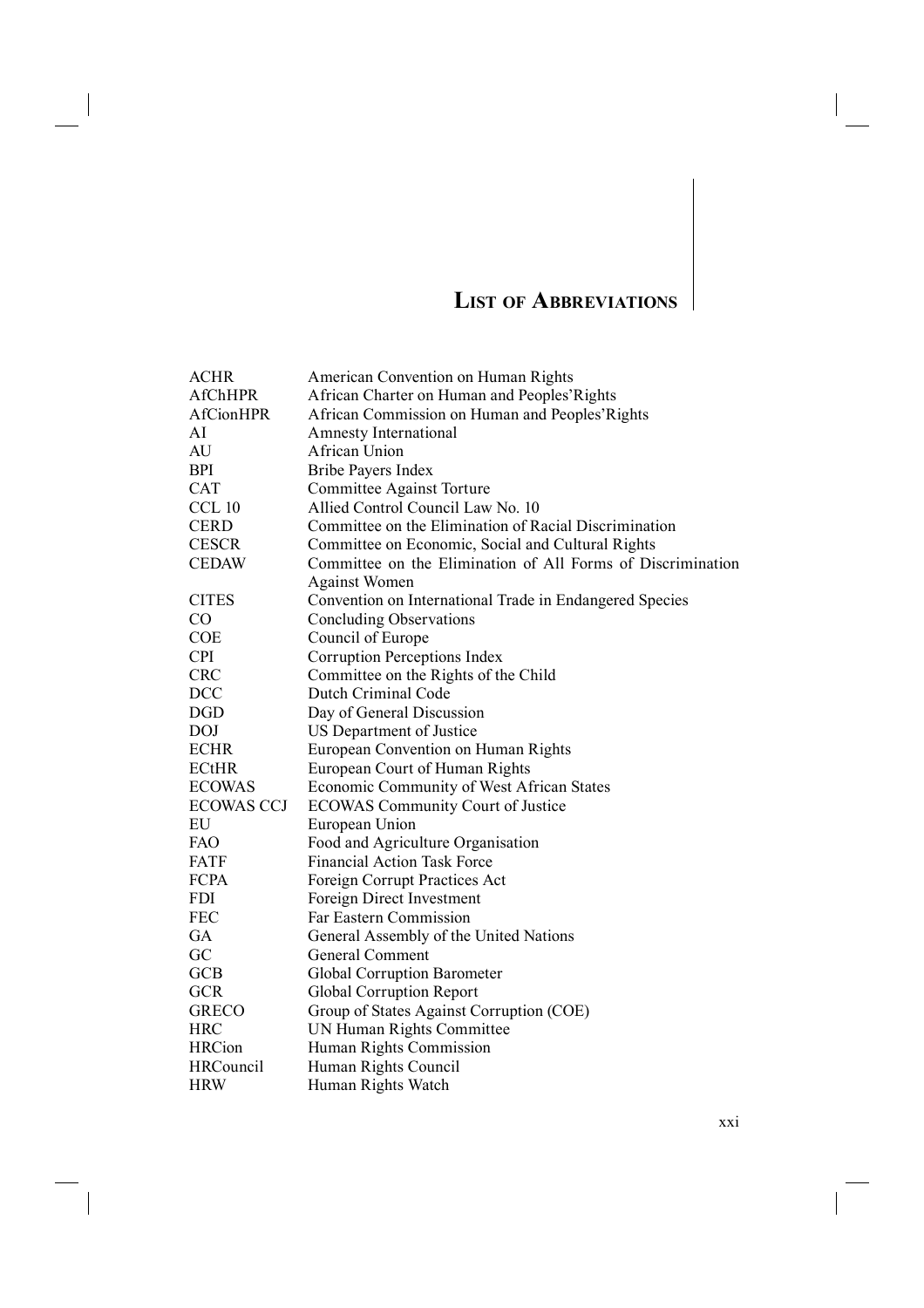#### List of Abbreviations

 $\overline{\phantom{a}}$ 

| <b>IACAC</b>    | Inter-American Convention Against Corruption                    |
|-----------------|-----------------------------------------------------------------|
| <b>IACionHR</b> | Inter-American Commission on Human Rights                       |
| <b>IACtHR</b>   | Inter-American Court of Human Rights                            |
| ICC             | International Criminal Court                                    |
| <b>ICCPR</b>    | International Covenant on Civil and Political Rights            |
| <b>ICESCR</b>   | International Covenant on Economic, Social and Cultural Rights  |
| <b>ICHRP</b>    | International Council on Human Rights Policy                    |
| ICJ             | International Court of Justice                                  |
| ICL             | <b>International Criminal Law</b>                               |
| <b>ICPRMW</b>   | International Convention on the Protection of Rights of Migrant |
|                 | Workers                                                         |
| <b>ICTR</b>     | International Criminal Tribunal for Rwanda                      |
| <b>ICTY</b>     | International Criminal Tribunal for the Former Yugoslavia       |
| <b>ICVS</b>     | <b>International Crime Victims Survey</b>                       |
| <b>ILC</b>      | <b>International Law Commission</b>                             |
| IMF             | <b>International Monetary Fund</b>                              |
| <b>KNCHR</b>    | Kenya National Commission on Human Rights                       |
| <b>MESICIC</b>  | Follow-up Mechanism to the Inter-American Convention Against    |
|                 | Corruption                                                      |
| <b>MGs</b>      | Maastricht Guidelines on Violations of Economic, Social and     |
|                 | <b>Cultural Rights</b>                                          |
| MNC             | Multinational Corporation                                       |
| NGO             | Non-governmental organisation                                   |
| NHRI            | National human rights institution                               |
| <b>OAS</b>      | Organization of American States                                 |
| <b>OECD</b>     | Organisation for Economic Co-operation and Development          |
| <b>OHCHR</b>    | Office of the High Commissioner for Human Rights                |
| <b>PCIJ</b>     | Permanent Court of International Justice                        |
| PFI Convention  | Convention on the Protection of the European Communities'       |
|                 | <b>Financial Interests</b>                                      |
| PIL             | Public Interest Litigation                                      |
| <b>SADC</b>     | Southern African Development Community                          |
| <b>SC</b>       | Security Council of the United Nations                          |
| <b>SEC</b>      | Securities and Exchange Commission                              |
| <b>SERAP</b>    | Social Economic Rights and Accountability Project               |
| <b>SR</b>       | Special Rapporteur                                              |
| TI              | Transparency International                                      |
| <b>UDHR</b>     | Universal Declaration of Human Rights                           |
| <b>UN</b>       | <b>United Nations</b>                                           |
| <b>UNCAC</b>    | United Nations Convention Against Corruption                    |
| <b>UNCRC</b>    | United Nations Convention on the Rights of the Child            |
| <b>UNCh</b>     | Charter of the United Nations                                   |